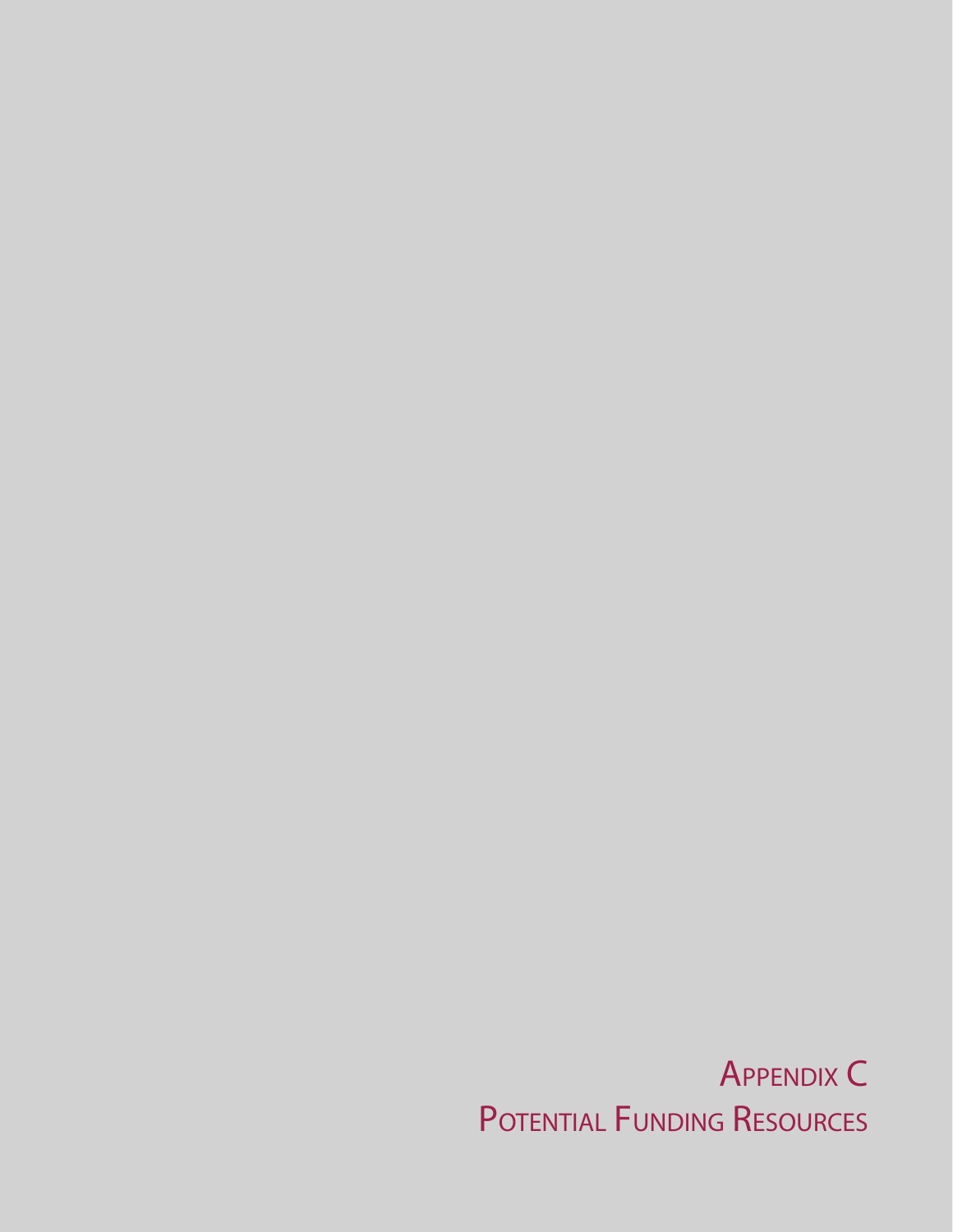

# Potential Funding Resources

#### 1 Introduction

The following discussion outlines potential funding sources for improvements and programs proposed in the City of Santa Paula Downtown Improvement Plan Update, including any pertinent issues and constraints related to each.

The City of Santa Paula will need to use a variety of funding sources to implement the Downtown Improvement Plan. These include funding provided directly by private property owners, usually in conjunction with new development projects; Redevelopment Agency tax increment funding; state and federal funding, such as Community Development Block Grants (CDBG); Transportation Efficiency Act for the 21st Century (TEA21) funds; special assessment districts; developer contributions; and potential grant funding (as available).

### 2 Private Funding

Private individuals and businesses rightly risk their capital to generate profits via increased sales, rents and other income. In doing so they generate employment and new taxes in a community. Private funding can take the form of a range of personal capital expenditures, exactions, dedications, and contributions made by property owners and developers to pay for specific new projects that serve their properties. As an alternative to providing required funding up-front, property owners and developers are often willing to participate in assessment districts or other special taxing arrangements that provide a long-term financing mechanism for costly projects. On particularly risky projects they also often seek to share their risk with local jurisdictions who will benefit by increased tax revenues, reduced unemployment, elimination of blight, and other public purposes. If structured well, such public-private partnerships can be financially beneficial to the private and public sectors. Many of the tools available to the City of Santa Paula are discussed below.

#### 3 Redevelopment Tax Increment Revenues

The State of California originally approved the concept of redevelopment in 1945 in order to give cities and counties the authority to create redevelopment agencies and to give these agencies the authority and power necessary to attack and solve problems of urban decay and blight. Redevelopment agencies were (and are) able to apply for grants and loans from the federal government.

The economic base for redevelopment is tax increment financing (TIF). TIF allows the governing body of a city or county to adopt a redevelopment plan that provides for the redevelopment of a designated area and to use tax increment financing to fund the costs of redevelopment projects in the designated area. The method of financing involves the issuance of bonds or other obligations that are secured by a pledge of all or part of the funds raised by the redevelopment agency. The agency raises funds because of the increase in assessed valuation of taxable real property within its designated redevelopment area. The assumption being that the assessed value of real property within a redevelopment area will increase due to redevelopment improvements.

Briefly, the redevelopment "tax increment," mechanism works as follows. When a redevelopment project area is adopted, the existing assessed valuation of property within that area is established as the "base year" assessed value. Any increases in assessed value within the project area over and above the "base year" are referred to as property "tax increment" which accrues to the redevelopment agency and other eligible "pass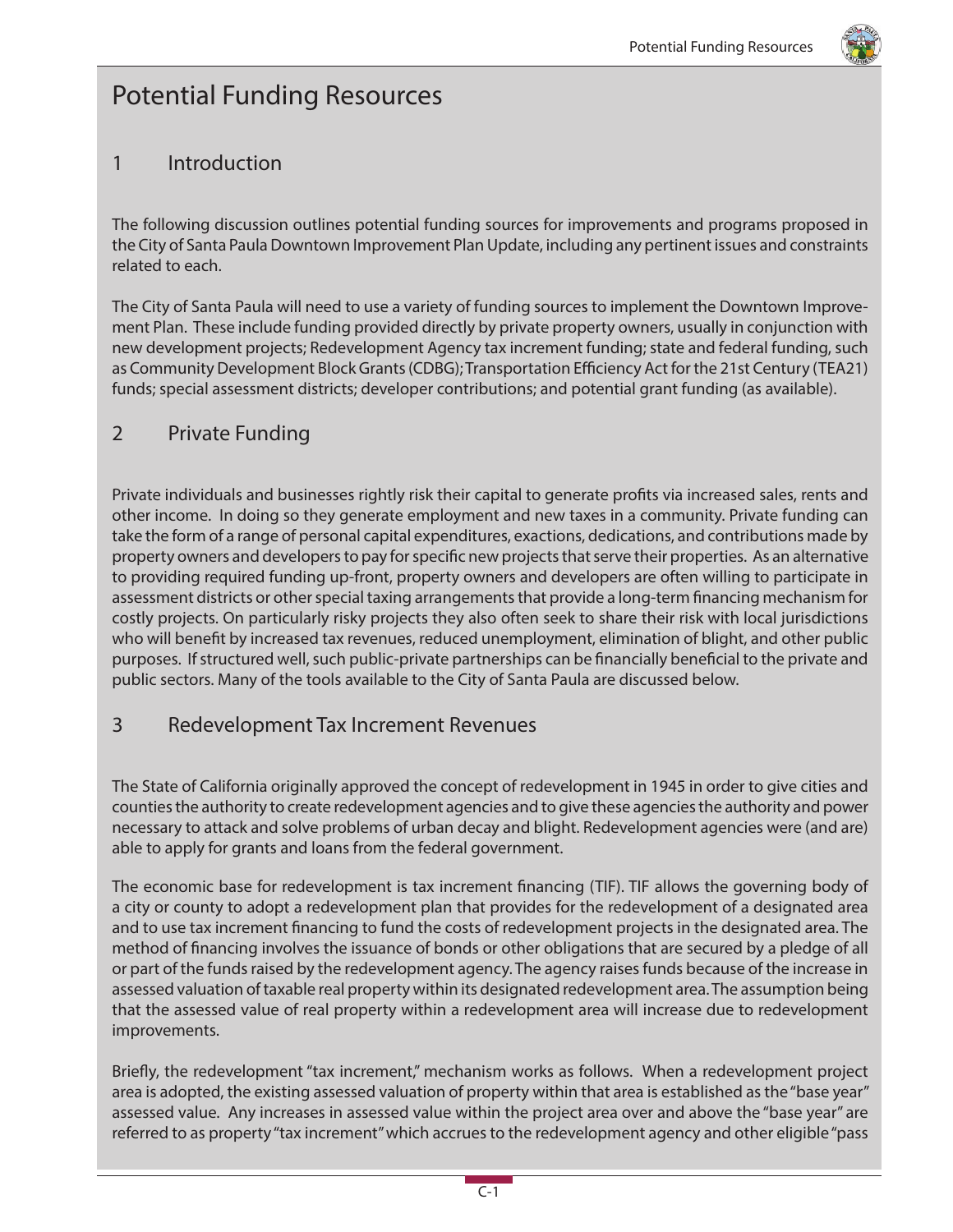

through" civic entities to carry out the programs envisioned in the adopted redevelopment plan. This "tax increment" revenue is the primary source of revenue available to undertake redevelopment programs in California.

The underlying premise of tax increment financing is that property tax revenues are not likely to increase as much or as rapidly in blighted areas as in other portions of a community. Therefore, any increase in revenues from such areas after a redevelopment plan is adopted is largely attributable to the effects of the redevelopment program in eliminating blighting conditions and stimulating private investment and should accrue to the redevelopment agency. (However, other taxing entities such as schools, counties, and special districts may also continue to receive a share of tax revenues either through negotiated or statutory agreements.)

California Redevelopment Law (CRL) requires that at least 20 percent of tax increment revenues collected by a redevelopment agency be placed in a housing "set-aside" fund, to be used for increasing, improving, and preserving the community's supply of low and moderate income housing. The remaining tax increment may be used for activities and projects which help to eliminate blight and encourage private investment within the redevelopment area, such as land assembly and write down of land costs for development projects, demolition assistance, and construction of site improvements. Tax increment may also be used to construct streets, utilities, parks, and other public improvements necessary for carrying out the redevelopment plan. Redevelopment funds can be used to fund existing development's share of improvements that are not necessary to serve new development exclusively.

In addition to providing assistance with public improvements to facilitate redevelopment, a redevelopment agency can provide assistance to a variety of private development interests if the specific projects are in conformance with the agency's plan:

- 1. Development of new industrial and commercial uses in the project area.
- 2. Commercial building and property renovation and improvement projects.
- 3. Rehabilitation and expansion of the community's existing private housing stock.

4. "Writing Down" the cost of land when it is sold to a developer or owner participant (in accordance with an approved development agreement providing adequate assurances that the project would be completed).

5. Provide low-interest loans or tax exempt financing to reduce financing costs through certificates of participation, lease revenue bonds, industrial development bonds or various forms of tax-exempt notes.

6. Leverage its funds by using them as cash match for grants and loans from EDA, CDBG, USDA and others.

7. Offer a percentage of expected fiscal revenues for proposed development projects as a location or expansion incentive.

The economic capability of a redevelopment agency is of utmost importance in deciding whether or not redevelopment is the "lead" or primary tool for accomplishing major physical changes in a local community. If tax increment income projections are lower than the communities wants or expectations, redevelopment needs to be considered as one of the fiscal arrows in a community's financial quiver.

#### a. Redevelopment Capital Projects Fund

Based on information provided by the Santa Paula Redevelopment Agency, it is estimated that after debt, approximately \$820,000 is available annually in the Agency's capital projects fund for all projects in the Redevelopment Project Area, including housing projects. It is up to the Redevelopment Agency to allocate those funds to projects throughout the redevelopment project area, which includes most of the city's industrial and commercial areas, in accordance with the established project priorities in its 5-year plan.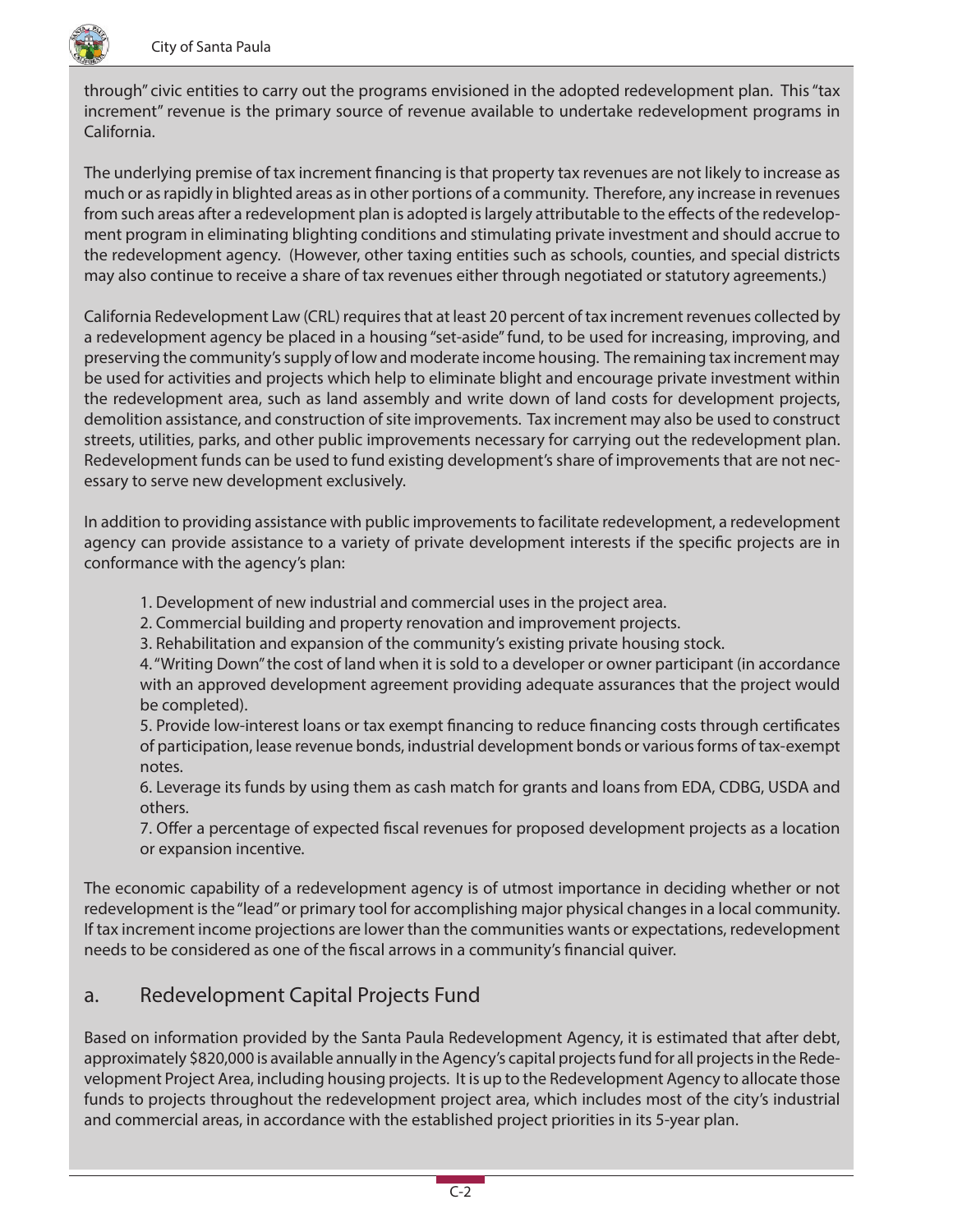

#### b. Redevelopment Housing Set-Aside Fund

Based on Agency financial projections, it is expected that the Housing Set Aside Fund will collect \$250,000 in new revenues in 2004/2005. The Housing Set-Aside Fund represents a significant source of annual revenue that can be used for preservation and development of housing for low-and moderate-income households. Potential uses of these funds include assisting with on- and off-site improvements, providing assistance for the development of new housing anywhere in the Plan Area that would be targeted for low- and moderate-income households, and providing funds to assist with rehabilitation of housing occupied by low- and moderate-income households.

## 4 TEA21 Funds

One potential federal funding source might come from Transportation Efficiency Act for the 21st Century (TEA21). The Act was initially passed in 1990, and ISTEA funds were made available for two three-year funding cycles. Available funds under both cycles have been committed, and the Act has recently been reauthorized for additional funding cycles.

TEA21 funds can be used to construct a wide variety of transportation improvements, including transit and intermodal facilities; highways, streets and roads; park-and-ride lots; bicycle and pedestrian projects; and transportation control measures. TEA21 will generally fund up to 80 percent of a project's total cost, with the remaining 20 percent funded through a local matching grant.

The City could apply for TEA21 funding through the VCTC to pay for some of the transit, streetscape, traffic calming, and trailway improvements.

### 5 TDA Funds

The Transportation Development Act enacted a one-quarter cent sales tax statewide to fund various transportation activities. The state appropriates funds annually to local agencies using a population-based formula. The City programs the allocation of these funds several years in advance.

While this funding source is primarily intended to finance transit system capital projects and operations, the City can apply to spend a portion of its TDA allocations on different types of roadway, pedestrian, and bike improvements. To do so, the City must make findings that other transit needs have already been met.

## 6 Grant Funding Sources

Other state and federal grant funding sources may be available to fund a portion of the various improvements proposed in the Plan area. While specific funding sources and dollar amounts have not been researched as part of this report, it is anticipated that potential additional funding sources could be pursued by appropriate departmental staff within the City of Santa Paula or other local agencies, as opportunities to do so arise during the course of implementing the Strategic Plan.

## 7 Special Assessment Districts

A special assessment is a charge imposed on real property for a public improvement (or service) directly benefiting that property. The rationale for a special assessment is that the assessed property has received a special benefit over and above that received by the general public.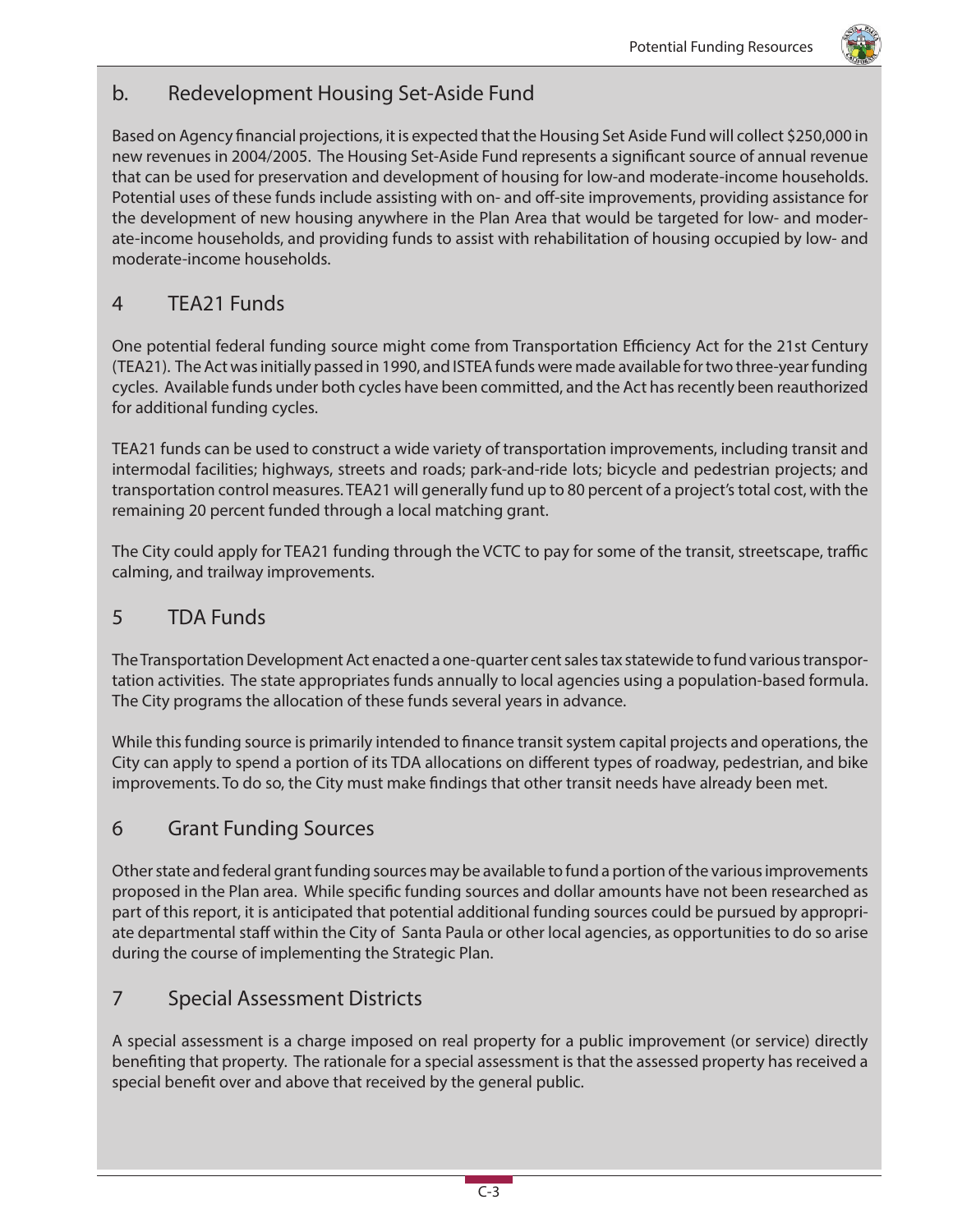

Special assessments are distinguished from real property taxes by a number of factors. Unlike taxes (including special taxes, such as Mello Roos taxes), the sum of a special assessment cannot exceed the cost of the improvement or service it is financing. Furthermore, special assessments cannot be levied against those properties that do not benefit from the improvements being financed. Conversely, property within an assessment district that benefits from the improvements being financed must pay a portion of the assessment.

California statutes give local governments the authority to levy a number of special assessments for specific public improvements such as streets, storm drains, sewers, streetlights, curbs and gutters, and landscaping. Some of the most commonly used statutes include the Municipal Improvement Act of 1913 (authorizing assessments, with bonds issued under the Improvement Bond Act of 1915) and the Landscaping and Lighting Act of 1972, as summarized below.

It should be noted that passage of Proposition 218 in November 1996 has imposed additional requirements and limitations on the use of special assessment districts, raising various legal issues that will likely require future court rulings for resolution. The changes brought about by Proposition 218 are also summarized below.

Assessment districts can be useful financing mechanisms to pay for improvement costs attributable to both new development and to existing development, as long as a strong nexus exists between benefits that taxpayers receive and the assessment they are asked to pay. Assessment districts are one of the mechanisms available for the City's use that will allow up-front construction of costly improvements using bond proceeds, to be secured by property within the district and repaid by property owners over time.

For all assessment districts, but particularly when bonds are to be issued, there is a need for the City to consider whether the proposed assessment district will be of a sufficient size to justify the costs for district administration and costs associated with bond issuance. Where funds from existing sources are not available to pay existing development's share of necessary improvements, including all benefiting properties in an assessment district may be one of the few feasible ways to fund an improvement; however, this will require existing development to take on a greater tax burden.

#### a. Municipal Improvement Act of 1913/Improvement Bond Act of 1915

The 1913 Act authorizes cities and counties to levy assessments against properties within a district to fund acquisition, engineering, and construction costs for the following types of improvements: transportation systems; street paving and grading; sidewalks, parks, parkways and landscaping; recreation areas; sanitary sewers and drainage systems; street lighting; fire protection and flood protection; water supply systems; facilities for providing water service, electrical power, and gas service; and seismic safety and fire code upgrade requirements.

The Improvement Bond Act of 1915 does not authorize assessments, but instead provides a vehicle for issuing bonds (including variable interest bonds) to be repaid through assessments levied under the 1913 Act (as well as a number of other benefit assessment statutes). Assessment bonds are not a direct obligation of the issuing agency, and are not considered a personal or corporate indebtedness of the respective property owners paying the assessments. The bonds are secured by a public lien on the individual parcels (i.e., property benefiting from the improvements). Under the 1915 legislation, the local legislative body may also issue "bond anticipation" notes prior to actual bond sale - in effect borrowing money against the assessment bonds being proposed for sale.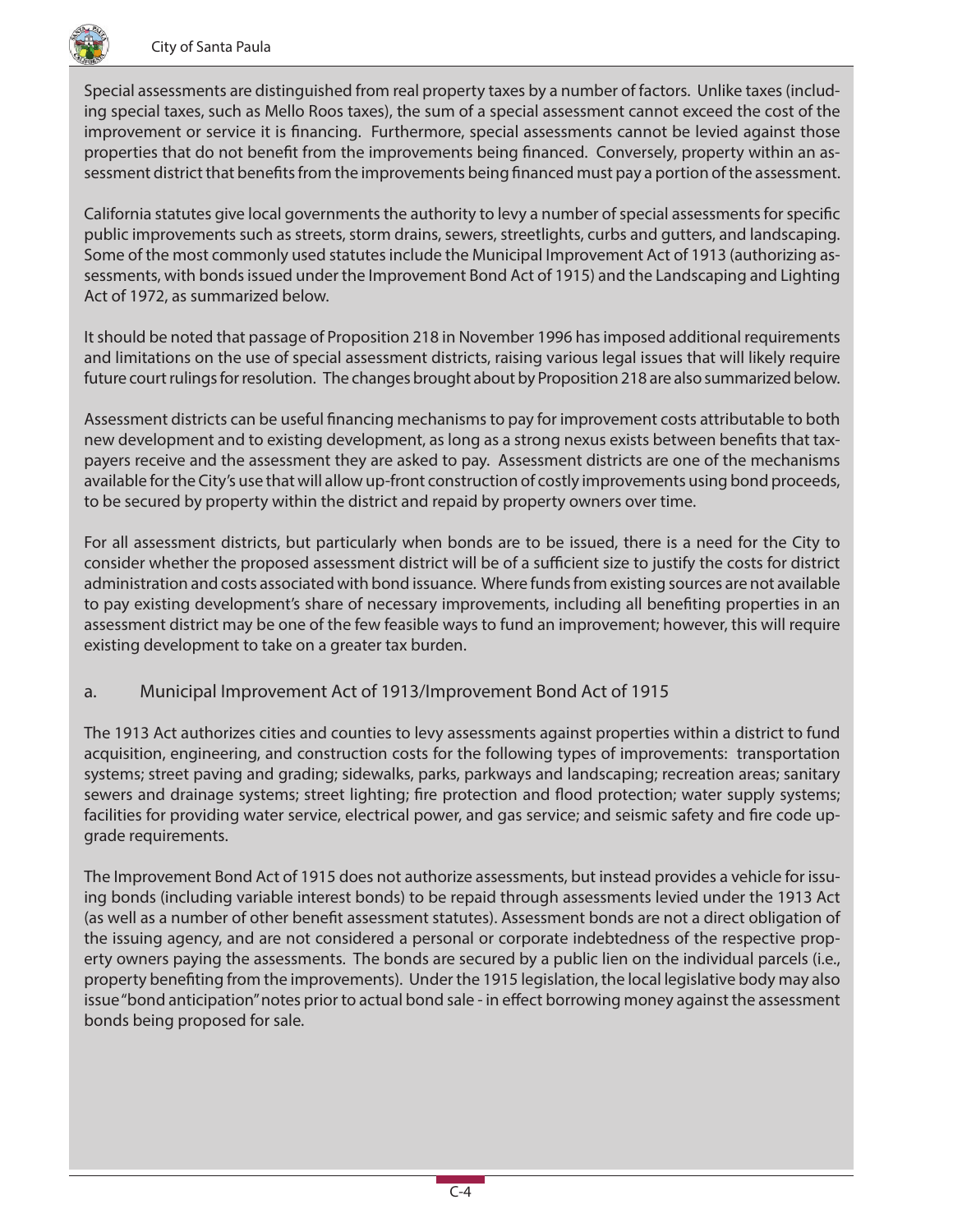#### b. Landscaping and Lighting Act of 1972

The 1972 Act enables assessments to be imposed to finance the following:

- Acquisition of land for parks, recreation and open space;
- Installation or construction of landscaping, street lighting, ornamental structures, and park and recreational improvements; and
- Maintenance of any of the above improvements.

Public facilities such as community centers or municipal auditoriums are specifically excluded from being financed through a landscaping and lighting district, unless approved by the property owners owning 50 percent of the area of assessable lands within the proposed district.

c. Business Improvement Districts

This is a general description of BID's. A PBID is recommended and described in more detail in the Appendix A - Economic Analysis.

Effective ongoing downtown promotion and development will need to be coordinated between business and property owners. Main Street is a nationwide program that promotes downtown revitalization through a successful formula, called the Main Street Principles. Santa Paula has the potential to become a Main Street participant, but would need to take some preliminary steps before applying or becoming part of the program. Creating a business improvement district (BID) or a property-based business improvement district (PBID) should be considered as either a step to joining Main Street, or for downtown revitalization

 California cities now have a powerful tool for managing and developing urban and commercial districts. In 1994, California joined most states in the country and passed enabling legislation for property based business improvement districts (PBIDs). The limited scope and low funding capability of the current business based BIDs, coupled with the uncertainty and inconsistency of public services, were major catalysts for passage of the law. Downtown Resources was the primary author of this legislation, assisted in its passage and helped to create the first PBIDs in California. Downtown Resources specializes in the implementation and interpretation of California's PBID legislation. As the terms of the first PBIDs begin to expire, Downtown Resources has also assisted in the renewal campaigns of these PBIDs.

Main components of California's PBID Law include:

- Provides for an assessment on real property.
- Allows an expansive list of services and improvements.
- Requires a comprehensive Management District Plan.
- Requires a majority of property owner signatures on a petition to initiate the District.
- Includes a Sunset Provision-District may be established for up to five years.
- Includes a Baseline Services Contract-to ensure current levels of public services will be continued once District is in place.
- Creates a Public-Private Partnership-public sector approval and oversight with private sector funding and management.

Services and improvements permitted under California's PBID Law include:

- Security.
- Maintenance-street, alley, and sidewalk cleaning.
- Graffiti Removal.
- Promotions/Public Events/Expanding Tourism.
- Marketing.